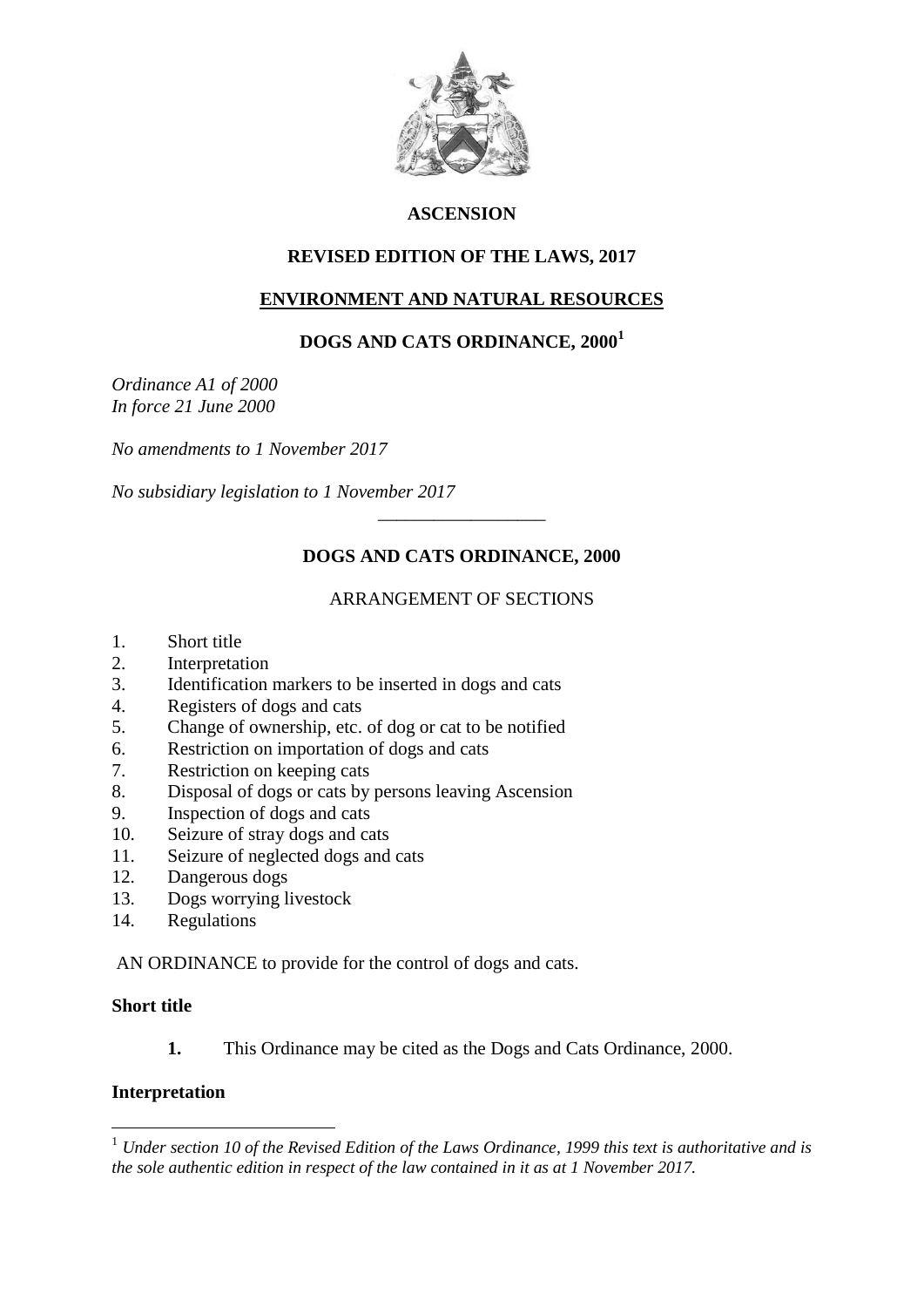**2.** In this Ordinance, unless the context otherwise requires—

**"livestock"** means any cattle, horses, asses, mules, sheep, goats, pigs or poultry, and for the purpose of this definition **"cattle"** means bulls, cows, oxen, heifers or calves and **"poultry"** means domestic fowls, turkeys, geese or ducks;

**"owner"** in respect of a dog or cat, means—

- *(a)* the occupier of the premises where the dog or cat is kept or permitted to live or remain; or
- *(b)* in respect of a dog or cat that has no owner, a person who from time to time feeds or provides food for the dog or cat;

**"public place"** includes any street, highway or thoroughfare and any unenclosed land or other place to which the public have access whether on payment or otherwise;

**"registration officer"** means the Administrator or any other officer appointed by the Administrator.

#### **Identification markers to be inserted in dogs and cats**

**3. (1)** The owner of every dog above the age of 2 months must produce the dog to the registration officer who must either—

*(a)* implant in the dog; or

*(b)* cause a person appointed by the Administrator to implant in the dog, an identification marker unique to that dog.

**(2)** The owner of every cat above the age of 6 months must produce the cat to the registration officer who must either—

*(a)* implant in the cat; or

*(b)* cause a person appointed by the Administrator to implant in the cat, an identification marker unique to that cat.

- **(3)** A person who—
- *(a)* fails to produce a dog or cat when required to do so in accordance with subsection  $(1)$  or  $(2)$ ; or
- *(b)* hinders or obstructs a person placing an identification marker in a dog or cat in accordance with subsection (1) or (2),

commits an offence.

Penalty: A fine of £100 or imprisonment for 3 months, or both.

**(4)** The costs involved in implanting an identification marker in a dog or cat must be paid by the owner of the dog or cat at the time that the implant is carried out.

#### **Registers of dogs and cats**

**4. (1)** The registration officer must keep or cause to be kept a register of all dogs and cats marked in accordance with section 3.

- **(2)** The register must specify—
- *(a)* the name of the person who is the owner of a dog or cat that has been marked; and
- *(b)* details of the identification marker that has been implanted in the dog or cat.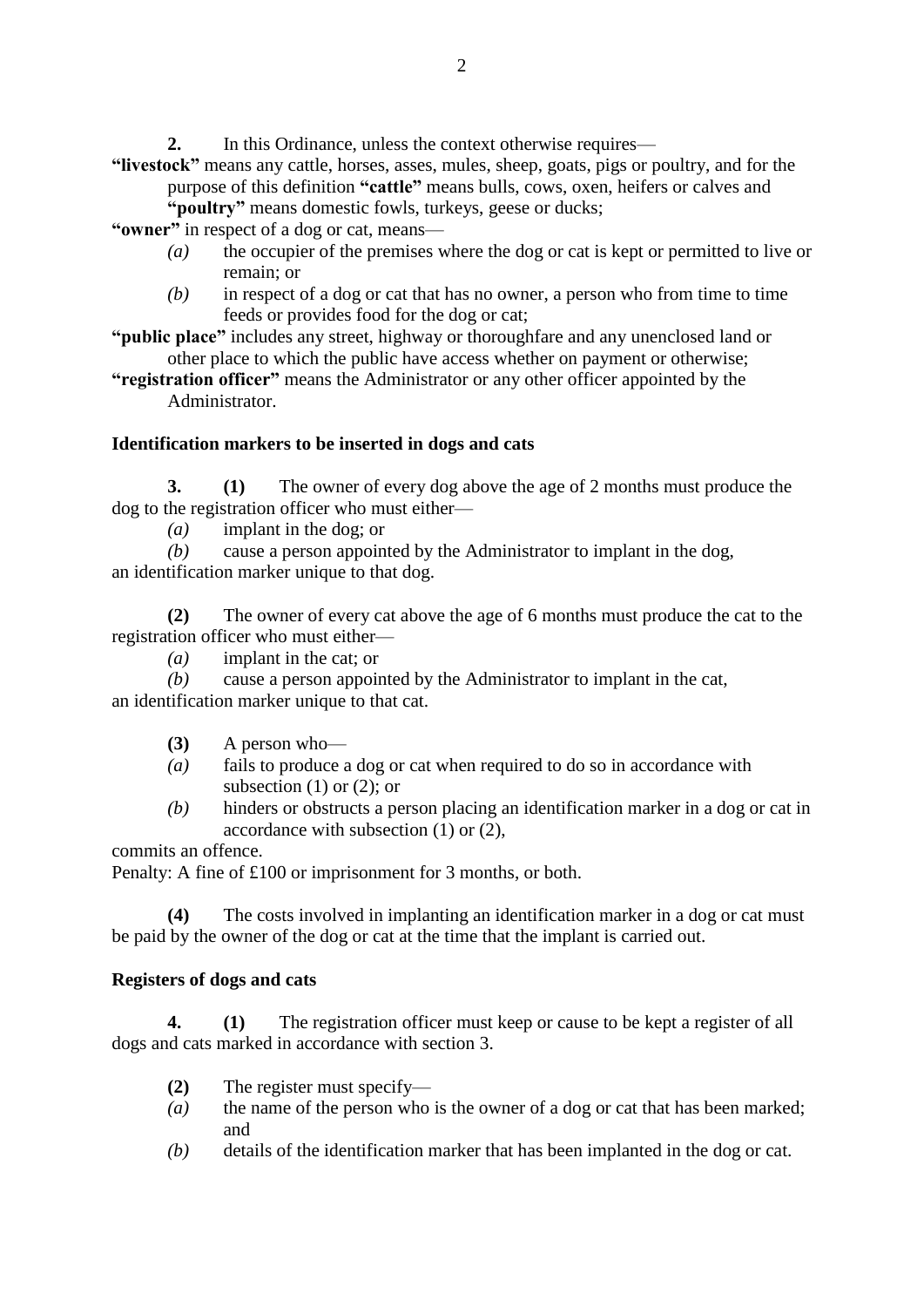**(3)** A police officer or a Justice of the Peace may at any convenient time inspect any register kept under this section.

# **Change of ownership, etc. of dog or cat to be notified**

- **5. (1)** A person—
- *(a)* who has had a dog or cat marked; or
- *(b)* to whom ownership of a dog or cat has been transferred,

must within 14 days after the change of ownership of the dog or cat—

- (i) notify the registration officer of the change of ownership; and
- (ii) provide the registration officer with the name and address of the new owner of the dog or cat.
- **(2)** A person—
- *(a)* who has had a dog or cat marked; or
- *(b)* to whom ownership of a dog or cat has been transferred in accordance with subsection  $(1)$ ,

must within 14 days after a change in the place where the dog or cat is normally kept—

- (i) notify the registration officer of the change of place where the dog or cat is normally kept; and
- (ii) provide the registration officer with the address where the dog or cat will in future normally be kept.

**(3)** A person who fails to comply with subsections (1) or (2) of this section commits an offence.

Penalty: A fine of £20.

# **Restriction on importation of dogs and cats**

**6. (1)** It is an offence for a person to import a dog or cat into Ascension except in accordance with a permit previously granted by the Administrator. Penalty: A fine of £200.

**(2)** The Administrator must not grant a permit under subsection (1) unless there has been produced to the Administrator a certificate issued by a qualified veterinary surgeon certifying that—

- *(a)* in the case of a female dog or cat the dog or cat has been spayed or is otherwise incapable of producing progeny; or
- *(b)* in the case of a male cat the cat has been castrated.

A person who contravenes this subsection commits an offence.

**(3)** A court that convicts a person of an offence under subsection (1) or (2) must order the person—

- *(a)* to have the dog or cat humanely destroyed within such period, not being longer than 7 days, as is specified by the court; or
- *(b)* to remove the dog or cat from Ascension at the first opportunity, and to keep the dog or cat in isolation at his or her own expense and to the satisfaction of the Chief of Police until such time as the dog or cat is humanely destroyed or removed.

A person who fails to comply with an order under subsection (3) commits an offence.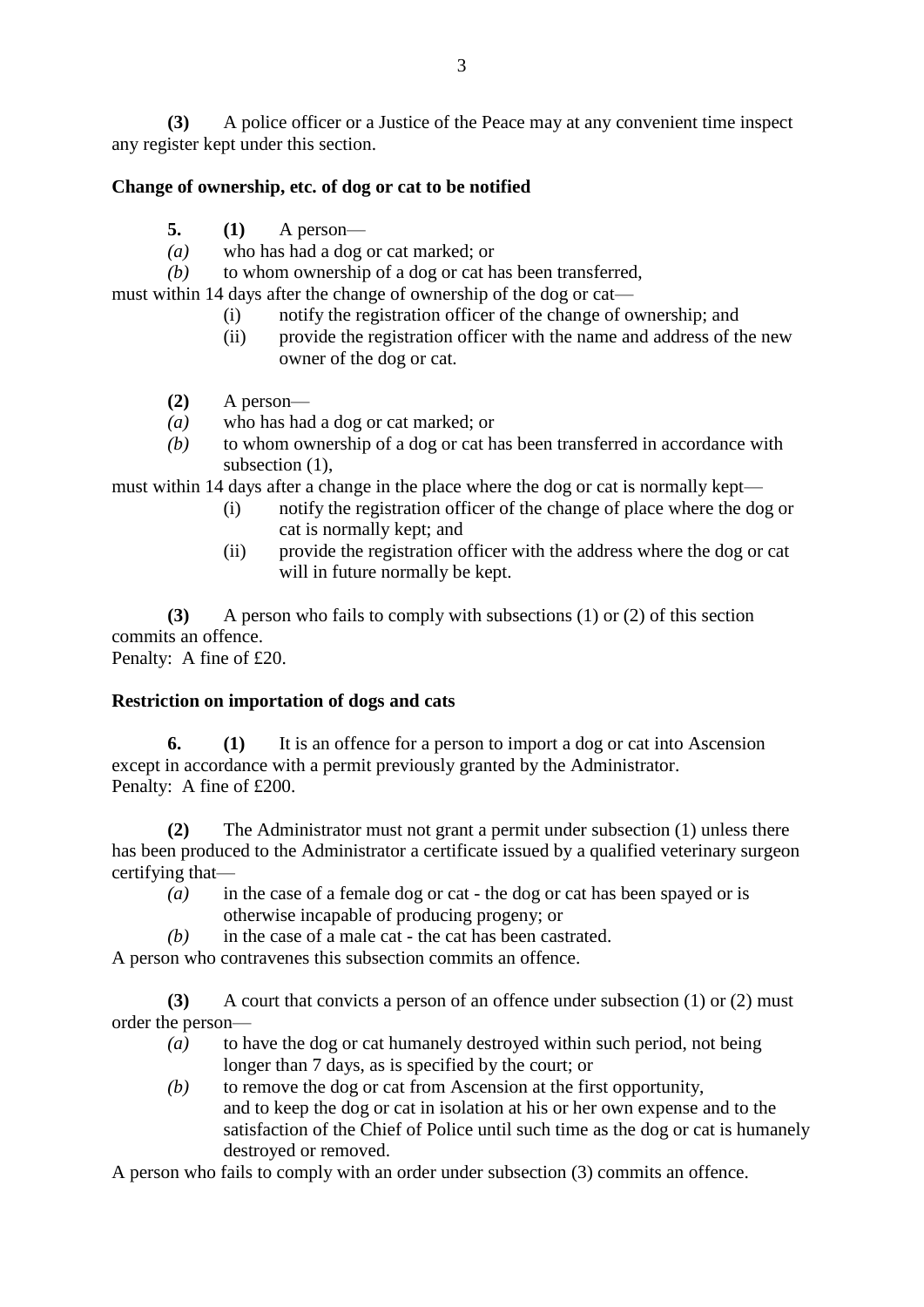Penalty: A fine of £500.

# **Restriction on keeping cats**

**7. (1)** It is an offence for a person to keep a cat that is over the age of 6 months unless the cat—

- *(a)* in the case of a female cat has been spayed or is otherwise incapable of producing progeny; or
- *(b)* in the case of a male cat has been castrated.
- Penalty: A fine of £100.

**(2)** A court that convicts a person of an offence under subsection (1) must order the person—

- *(a)* to have the cat humanely destroyed; or
- *(b)* to have the cat—
	- (i) in the case of a female cat spayed or otherwise rendered incapable of producing progeny; or
	- (ii) in the case of a male cat castrated,

within such period, not being longer than 14 days, as is specified by the court, and to keep the cat in isolation at the person's own expense and to the satisfaction of the Chief of Police until the cat is humanely destroyed, spayed or otherwise rendered incapable of producing progeny or castrated.

**(3)** A person who wilfully fails to comply with an order made in accordance with subsection (2) commits an offence. Penalty: A fine of £500.

# **Disposal of dogs or cats by persons leaving Ascension**

**8. (1)** Every person being the owner of a dog or cat who intends to leave Ascension must, not less than 24 hours prior to departure, produce evidence to the satisfaction of the Chief of Police that the person—

- *(a)* has made arrangements to take the dog or cat with the person; or
- *(b)* has placed the dog or cat in the care of some other person who is able and willing to have charge of it; or
- *(c)* has transferred ownership of the dog or cat in accordance with section 5.

**(2)** If such a person fails to produce evidence to the satisfaction of the Chief of Police as aforesaid –

- *(a)* the Chief of Police may lay an appropriate complaint before the Magistrates' Court;
- *(b)* the court, if satisfied that no adequate arrangements have been made for the dog or cat in accordance with paragraphs *(a)*, *(b)* or *(c)* of subsection (1), may order the dog or cat to be humanely destroyed; and
- *(c)* upon the making of such an order the Chief of Police or any person authorised by him o her for the purpose must cause the dog or cat to be humanely destroyed.

# **Inspection of dogs and cats**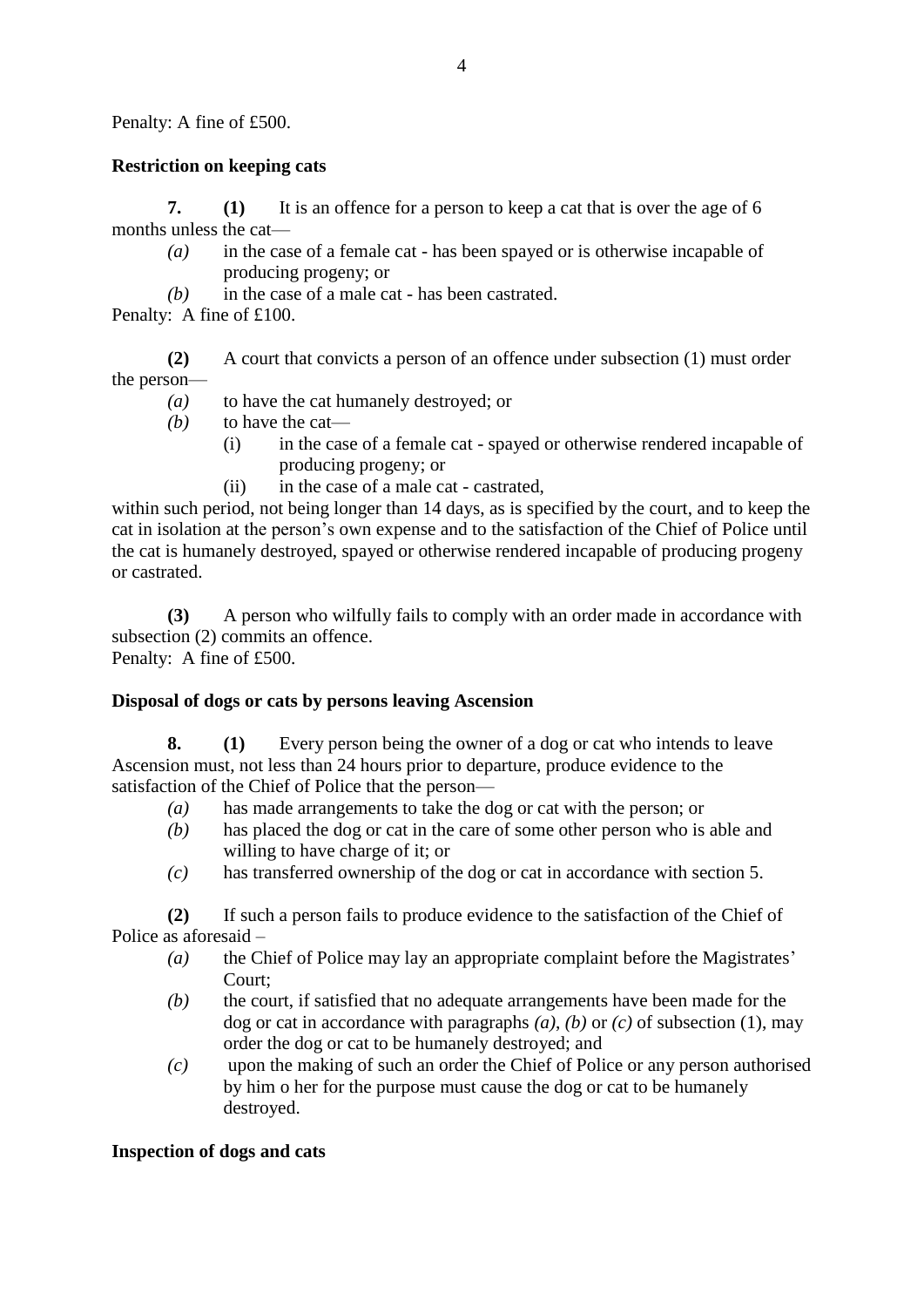**9. (1)** A police officer may inspect any dog or cat he or she finds, whether in a public place or on private property, to ascertain whether it is marked in accordance with this Ordinance.

**(2)** A person who obstructs or prevents a police officer from carrying out an inspection in accordance with subsection (1) commits an offence. Penalty: A fine of £100.

#### **Seizure of stray dogs and cats**

**10. (1)** A police officer who has reason to believe that a dog or cat found in a public place is a stray animal may seize the dog or cat and detain it until the owner has claimed it and paid all expenses incurred by reason of its detention.

**(2)** If the owner of a dog or cat so seized is known, the Chief of Police or any person authorised by him or her must serve on the owner a notice in writing stating that the dog or cat has been seized and may be humanely destroyed if not claimed within 3 days after the service of the notice.

**(3)** In every other case the Chief of Police must cause to be affixed to a board in front of the police station and to any public notice board in the locality where the dog or cat was seized a notice to the like effect as a notice under subsection (2), with a description of the dog or cat.

**(4)** If any dog or cat so seized has been detained for 3 clear days after the service or affixing of a notice under subsections (2) or (3) and the owner has not claimed the dog or cat and paid all expenses incurred by reason of its detention, the Chief of Police or any person authorised by him or her may cause the dog or cat to be humanely destroyed.

# **Seizure of neglected dogs and cats**

**11.** If it appears to any police officer that any dog or cat found in a public place, not being a stray or unweaned dog or cat, is not properly cared for, the officer may seize the dog or cat and it may thereafter be dealt with as though it had been seized in accordance with section 10.

#### **Dangerous dogs**

**12. (1)** On receiving a complaint from any person that a dog is dangerous and not kept under proper control, the Magistrates' Court may, if it is proved that such dog is dangerous and not kept under proper control, make an order directing that the dog must be kept under proper control by the owner or humanely destroyed.

**(2)** A person who fails to comply with an order under subsection (1) commits an offence.

Penalty: A fine of £100 or imprisonment for 2 months, or both.

# **Dogs worrying livestock**